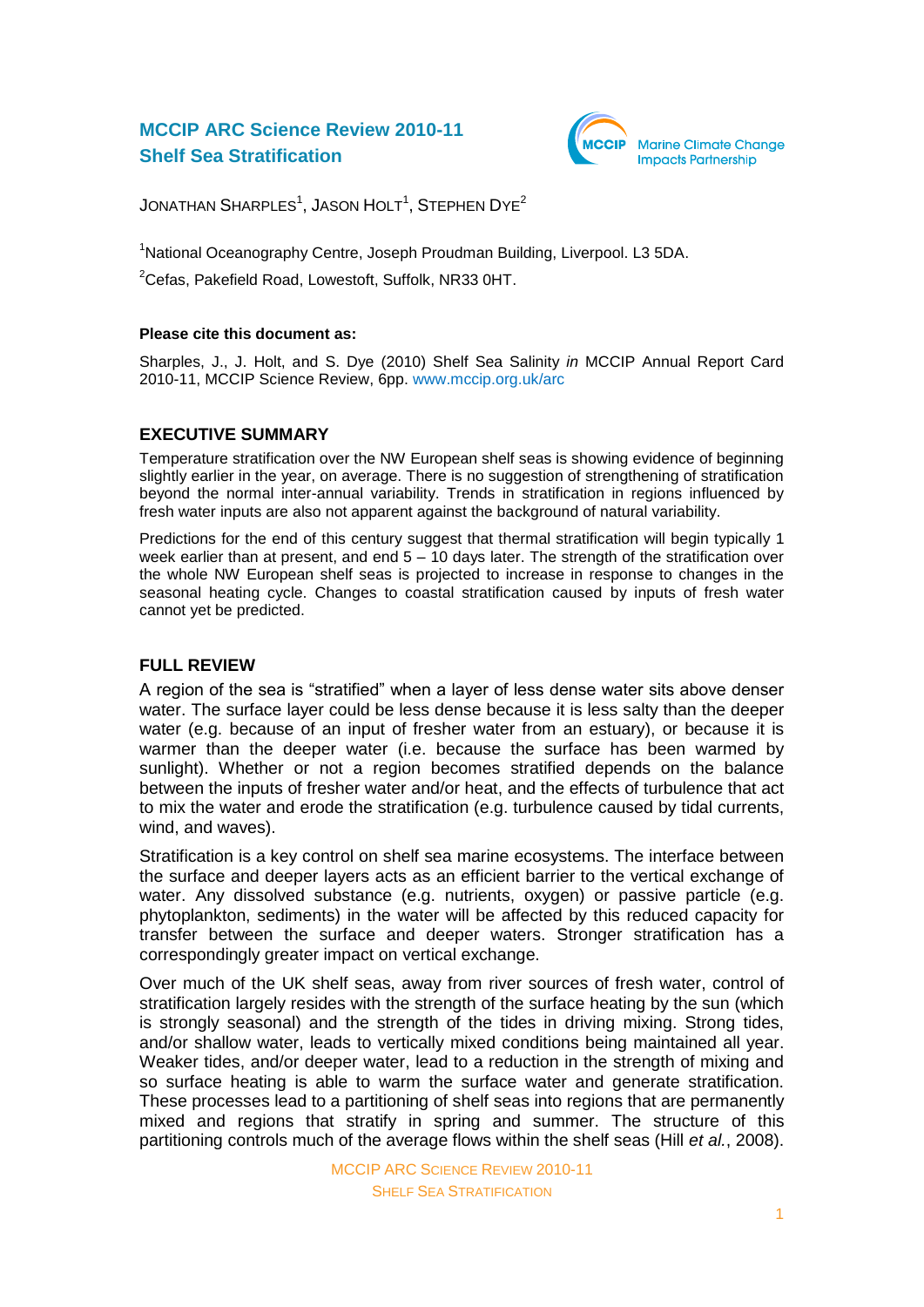This shelf sea stratification is a fundamental control on biological growth in shelf seas. When stratification begins in spring the plankton trapped in the upper, well-lit water grow rapidly in the "spring bloom". This bloom is a short-lived feature, as the plankton rapidly consume the available nutrients in the surface water. Many other marine organisms time their breeding cycles to correspond to this sudden arrival of plankton. The timing of this event is controlled by the competition between the solar heating and the tides, with a smaller but still important contribution from mixing caused by winds (e.g. stratification and the bloom tend to be delayed in windier springs). A changing climate, both in terms of warming and shifts in wind patterns, is likely to alter the timing of this key biological event.

During summer in the stratified regions there is little biological growth in the surface water, as the stratification prevents the re-supply of deeper nutrients. Plankton growth continues at the bottom of the surface layer, in response to weak sunlight and a leakage of nutrients upward from the deeper water. Growth rates are low, but added up over the whole summer the total amount of growth is similar to that in the spring bloom (Sharples, 2008) and is believed to be vital in supporting the rest of the marine food chain after the spring bloom (Richardson *et al.*, 2000). The boundaries between the mixed and stratified regions are also important regions for biological growth and the distribution of marine animals that depend on the plankton for their food (Pingree *et al.*, 1975; Begg and Reid, 1996; Sims and Quayle, 1998).

Close to the coast the strength of the tidal currents around much of the UK coast generates sufficient mixing to prevent stratification that would otherwise form due to the inputs of estuarine (low salt) water. Instead coastal waters tend to be vertically well-mixed, but with salt content gradually increasing offshore away from the estuaries. Two notable exceptions to this are the eastern Irish Sea (Liverpool Bay, influenced by the estuaries of the Dee, Mersey, Ribble, Wyre and Lune [Sharples and Simpson, 1995]) and the southern North Sea (influenced by the Rhine [Souza and Simpson, 1996]), where a fresher surface layer can form during weaker tidal flows (neap tides) but is then eroded when the tidal currents increase (spring tides). The development of stratification in these coastal areas can be associated with an increase in the transport rates of estuarine water and its constituents (sediments, nutrients, anthropogenic contaminants) away from the coast at the sea surface, but at the same time increased onshore transports of material in the bottom waters. Coastal stratification is also implicated in many harmful algal blooms (Tett *et al.*, 2003), and the development of reduced oxygen in the bottom waters (Karlson *et al.*, 2002, Greenwood *et al.*, 2009). As stratification by fresher water at the coast is dependent on the balance between the rate of supply of the estuarine water and the strength of the mixing processes, changes in the climate (i.e. changes in winds and rainfall) will modify this balance.

### **1. What is already happening?**

#### *Changes in the timing of stratification:*

In regions away from the coast that experience thermal stratification there is evidence of a recent trend to earlier stratification and blooms (Young and Holt, 2007) largely in response to warming air temperatures (Sharples *et al*., 2006). Spring air temperatures around the UK are now typically 1.5 ºC higher than they were in the early 1970s. Trends in the timing of stratification in regions influenced by fresh water inputs are so far not seen, largely because the natural variability in the rate of supply of fresh water combined with cycles in mixing caused by the tides (e,g, the springneap tidal cycle) dominate the variability.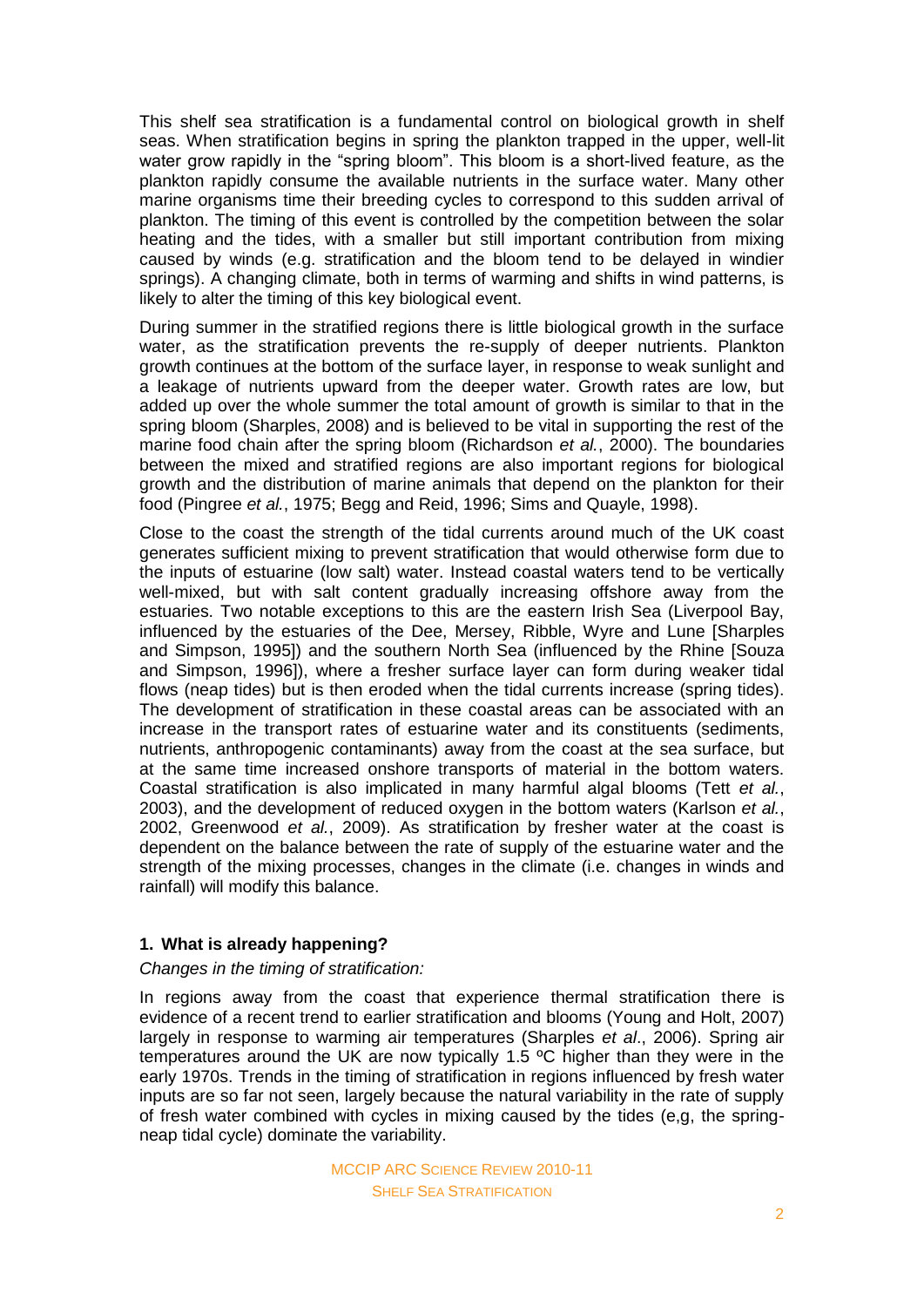#### *Changes in the strength of stratification:*

Numerical modelling in the northwestern North Sea (1973-2003) indicates marked inter-annual variability in the strength of thermal stratification with a periodicity of about 7 – 8 years (based on Sharples *et al*., 2006). There were no clear trends in the strength of the thermal stratification that could be separated from the inter-annual variability. Similarly for the strength of stratification within regions influenced by fresh water; increased rainfall particularly in the summer, as in 2007 – 2009, does influence the strength of coastal stratification, but the evidence available does not indicate any clear trend visible against the background of strong inter-annual variability.

### **2. What could happen in the future?**

The first estimates of likely future changes in stratification have recently been produced under UK Climate Projections 2009 (UKCP09, Lowe *et al.*, 2009). Using weather scenarios provided by the UK Met Office, projections of the state of the UK coastal and shelf seas have been predicted for 2070-2098 and compared with the mean for the period 1961-1990.

### *Changes in the timing of stratification:*

There is a broad projection across the NW European shelf seas of the onset of spring stratification occurring about 1 week earlier. Similarly there is a broad suggestion of the timing of the seasonal breakdown of stratification occurring typically  $5 - 10$  days later. In both cases the dominant control is the increase in air temperature, which aids stratification. The net impact is for the length of the stratified part of the year to increase, by about 10 – 15 days. Long term predictions are thought to be fairly robust as long as the dominant balance is between heating of the sea surface and tidal mixing. In shallower water, and closer to the coasts, meteorological forcing becomes more important. Long term regional predictions of wind and rainfall patterns are not yet well developed. For instance, changes in rainfall may alter the balance of stratification and mixing outside the estuaries, but predictive capability of climateinduced changes in rainfall patterns is as yet too weak to allow any reasonable assessment. There are also challenges in any modelling of freshwater-driven stratification. This is inherently more difficult to simulate correctly compared to stratification by heating because of the localised nature of the sources of freshwater and the need to model horizontal dispersion and mixing away from those sources accurately.

### *Changes in the strength of the stratification:*

Again, reliable predictions of change are limited to regions where the balance resides mainly with surface heating and mixing by tides. The model projections from UKCP09 suggest that the entire NW European shelf seas become more strongly stratified. This is a result of changes in the seasonal heating cycle. There is a marked change in the projection in the open ocean, where much larger increases in stratification result from changes in open ocean salinities. Closer to the coast where fresh water from the estuaries plays a role in determining stratification, knowledge of future rainfall trends is insufficient to allow useful assessments.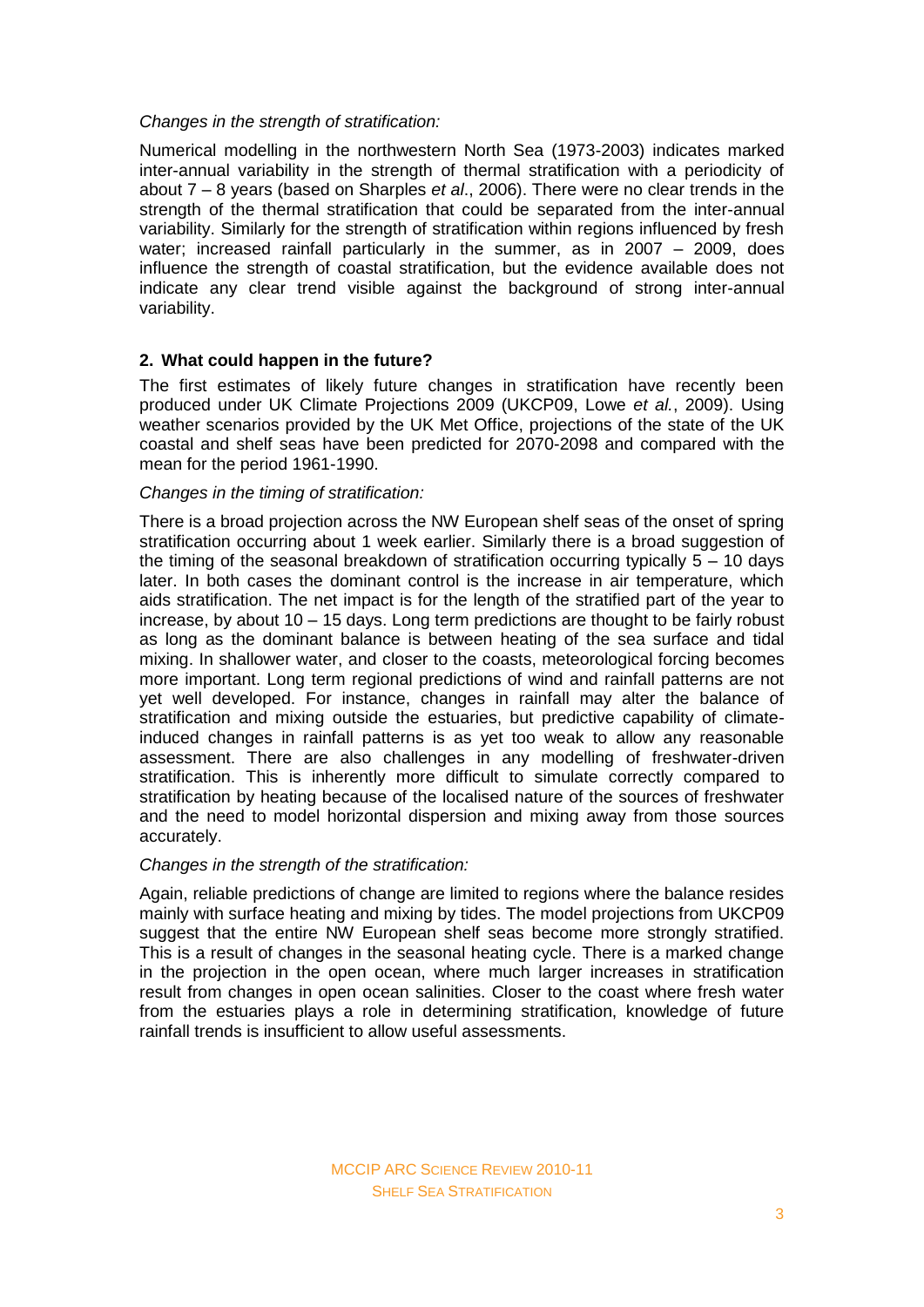## **3. Confidence in the science**

*What is already happening:* **Medium**



Amount of evidence

There is good agreement between the observation and modelling studies and good understanding of the basic controls of stratification, but only a moderate amount of evidence being available (there are no long-term time-series of direct observations of stratification).



The UKCP09 predictions are the first attempt at regional-scale assessment of changes in the marine climate over the next century. There is broad confidence in the ability of the model to predict changes over the open shelf seas, though with some local uncertainties close to the shelf edge and in regions influenced by estuaries. The lack of confidence in the results arise from (1) this is the first and only prediction

available, and (2) predictions particularly of the strength of stratification are determined by changes in regional meteorology, which is a challenging aspect of future climate projections.

## **4. Knowledge gaps**

The top priority knowledge gaps that need to be addressed in the short term to provide better advice to be given to policy makers are:

- *1.* We need to improve knowledge of how regional patterns in rainfall and winds will change over the next century.
- *2.* Assessing present changes and trends is hampered by a lack of suitable data: there is a need to maintain the recent efforts in detailed coastal observing in order that (over the next 1 or 2 decades) we reach a position of being able to provide more confident assessments of what is already happening.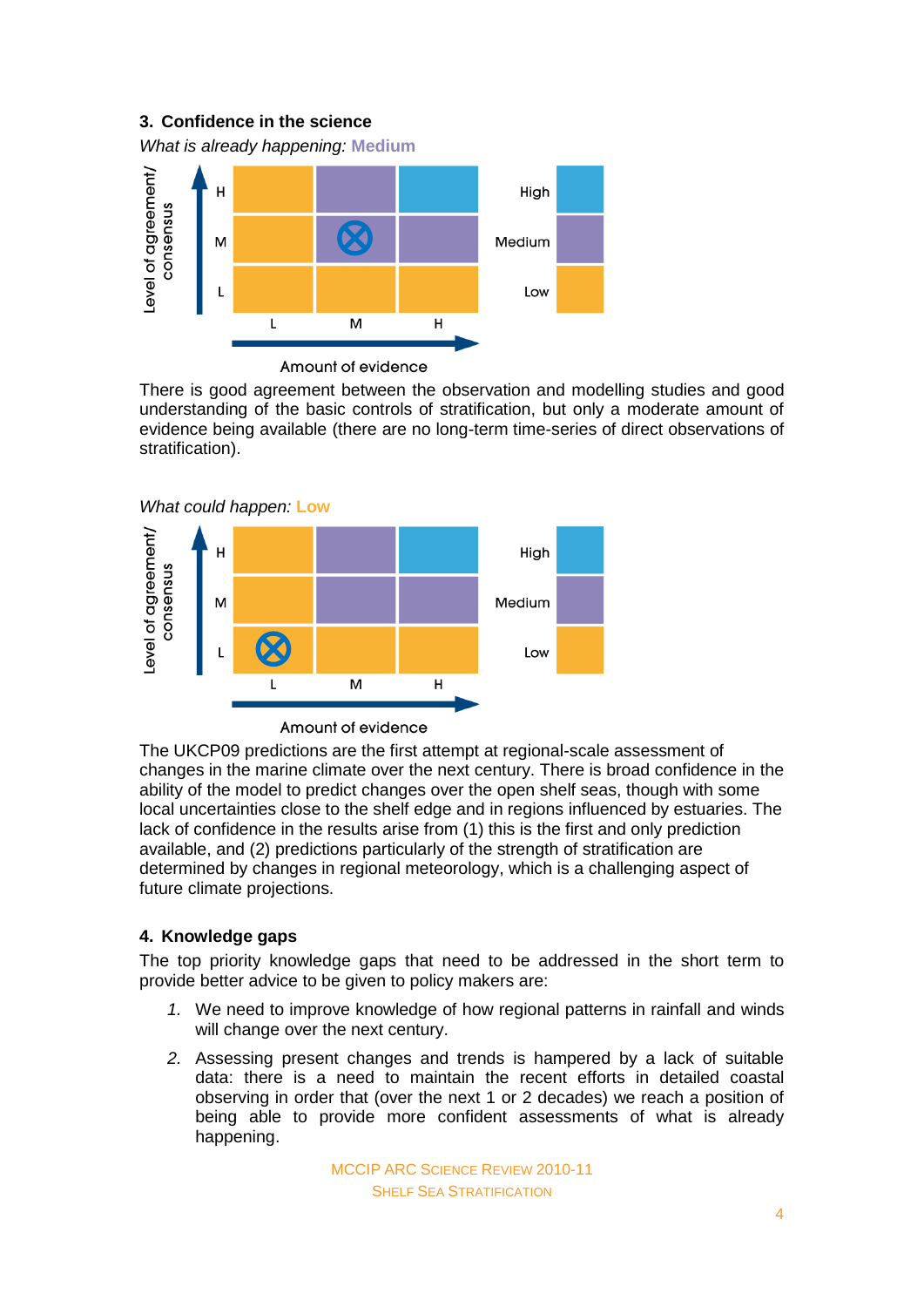*3.* Model skills in salinity, at the edge of the continental shelf and in coastal regions influenced by river inflows or are intermittently thermally stratified need to be improved. Confidence in the modelling of shelf sea salinity in general is much lower than in temperature

## **5. Socio-economic impacts**

The socio-economic impacts of changes in shelf sea stratification are most likely to be felt through its role within ecosystem processes that may change the biological productivity of the ocean. This could further impact society if the changes associated with nutrient cycling were to require alteration of the monitoring and management of inputs to the marine environment or lead to difficulty meeting legislative requirements on ecological or environmental status.

- *1. Changes in the timing of stratification*. Some fish species rely on timing their spawning with the spring bloom, in order to provide first-feeding larvae with a supply of food (Platt *et al.*, 2003). There are known links between changes in bloom timing and changes in seabird breeding success (Scott *et al.*, 2006), mediated by the role of fish larvae and young fish as food for chicks. Intermittent stratification in shelf seas (e.g. by the spring-neap changes in tidal turbulence) can alter the amount of phytoplankton growth (Sharples, 2008). There is large potential for changes in the intermittent nature of coastal stratification (either thermal or due to fresh water) altering primary production.
- *2. Changes in the length of time of stratification*. Changes in the amount of time that a region spends stratified could have implications for annual primary production budgets and subsequently food availability to fish and seabirds, via the effects on growth of phytoplankton within the thermocline. Increasing the amount of time that a system remains stratified also impacts on conditions in the deep water. Stratification prevents efficient mixing of oxygen between layers. Utilisation of oxygen in the bottom layer (e.g. via the degradation of organic material by bacteria) reduces bottom water oxygen concentrations; increasing the amount of time that the bottom water is isolated from the sea surface will lead to lower oxygen concentrations, with the potential for negative impacts on benthic organisms (including important commercial shellfish); these effects could be pronounced, though limited to shallow coastal regions (Greenwood *et al.*, 2009).
- *3. Changes in the strength of stratification*. Stratification inhibits the transfer of substances between layers of the ocean. Stronger stratification will be more efficient at preventing these vertical transfers. On the shelf this could impact the growth of phytoplankton within the thermocline (by limiting the nutrients mixed into the thermocline), affecting the annual budget of primary production and ultimately the supply of food to the rest of the marine food chain. It will also impact bottom water oxygen concentrations (see point 2 above). This question is amenable to the work ongoing beyond UKCP09. Mixing at the shelf edge has recently been implicated as a driver of key commercial fish stocks via its impact on phytoplankton communities (Sharples *et al.*, 2009). Mixing at the shelf edge could be very sensitive to the strength of the stratification (though in this case it is not clear whether stronger stratification will lead to more of less mixing).